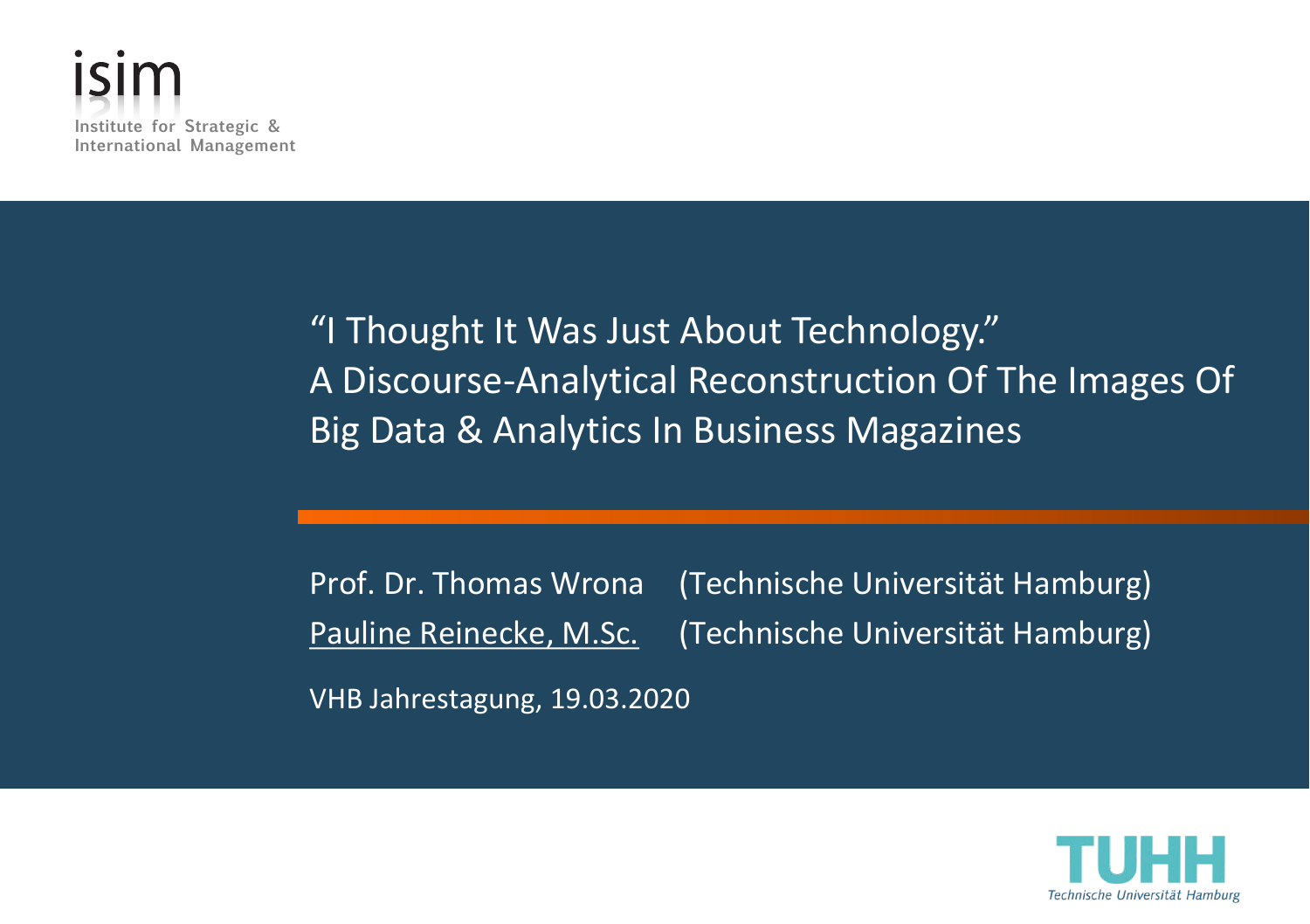### **INTRODUCTION**



- Increased interest in Big Data & Analytics (BDA)
- Growing amount of scientific and media publications, conferences and management speeches that address the topic and its strategic implications
- Managers face the pressure of reacting to the technological developments given the attention paid to the debate
- Many of them ascribe significant meaning to the phenomenon and believe that their organizations need to radically change

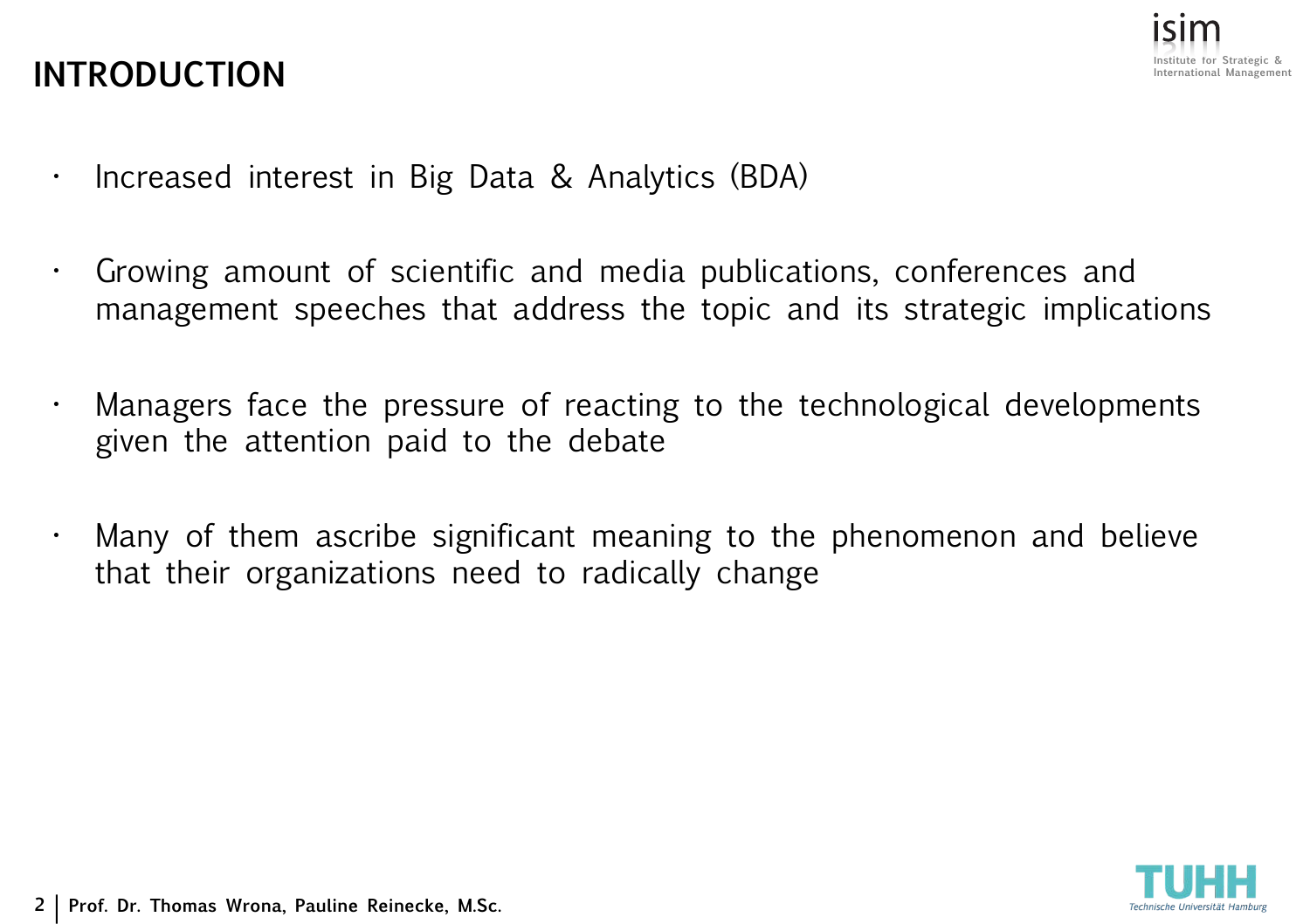

### **COMPETING ONTOLOGIES OF TECHNOLOGY IN IS RESEARCH**





### **Technology as a Function**

Technology as engineered artifact with intended functions and pre-defined characteristics over which humans have control (Orlikowski & Iacono 2001)

### **Technology as Sociomateriality**

Constitutive entanglement of technology and people, functional effects cannot be detached from people as human agency, values and expectations are deeply inscribed in the material (Orlikowski & Scott 2008)

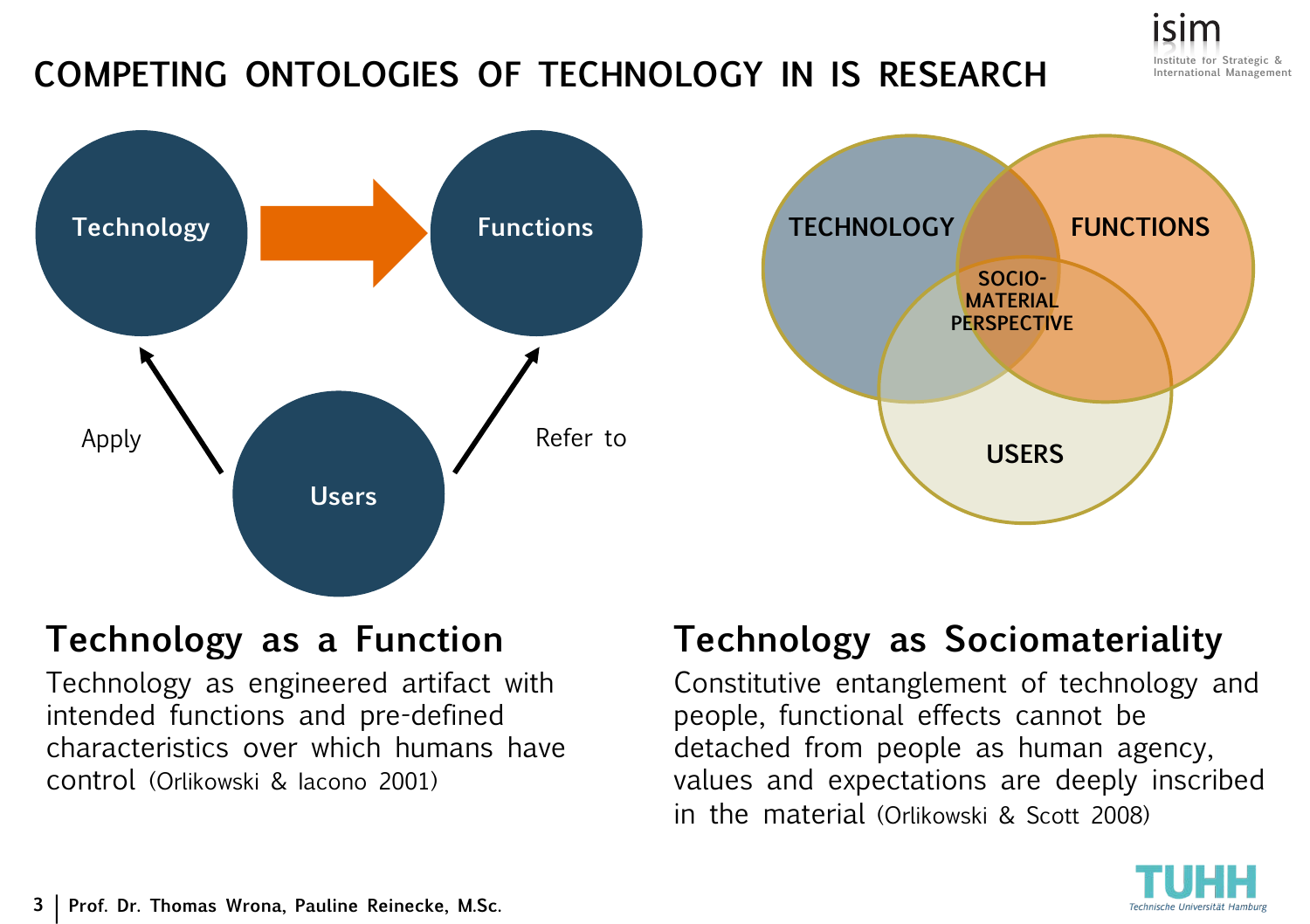### **THE SOCIAL CONSTRUCTION OF REALITY (BERGER/LUCKMANN, SCHÜTZ)**

- How complex entanglement of Technology, Functions and Users happens is based on subjective constructions
- $\cdot$  Reality is not , just out there " but socially constructed by humans
- As objects have different meanings to people, there are multiple constructions
- $\cdot$  There is a permanent exchange between individual meaning and societal meanings
- Action is influenced by these societal meanings
- Therefore: Understanding corporate action on BDA requires an understanding of BDA's **societal meaning**
- Basic consensus in social sciences that human interactions with the world are mediated by **language** as meaning systems
- Therefore: Understanding BDA's societal meaning is achieved by analyzing media

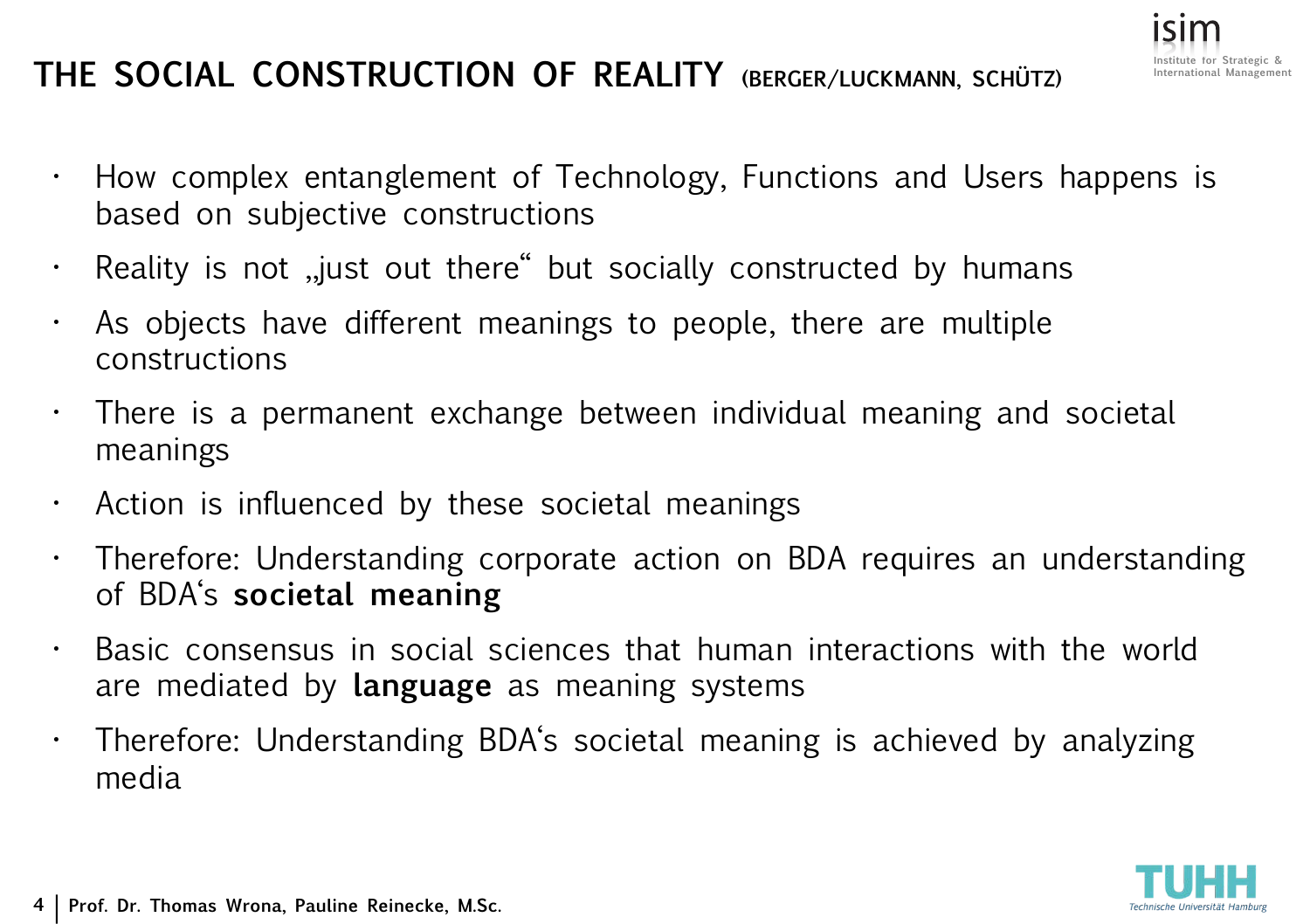### **RESEARCH GAP AND RESEARCH QUESTION**

The present literature attributes a *functionality to BDA* 

Little is known about *the meaning construction of* BDA

- Understand how BDA is perceived
- To understand why respective actions are derived

**RQ: How is the topic BDA constructed in business journals, what significance is attributed to it and how is it evaluated?** 



**Strategic & International Management**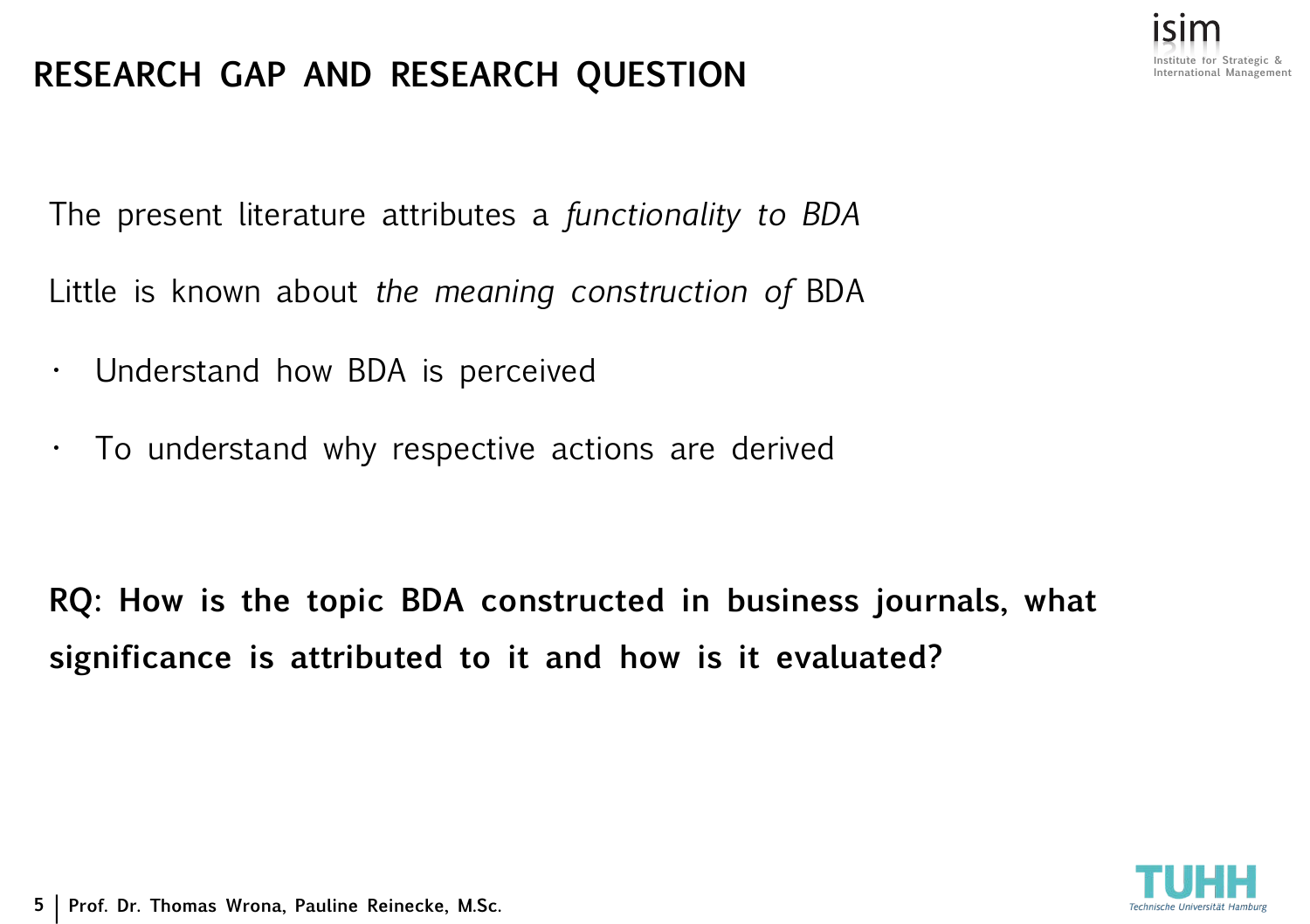

### **THEORETICAL PERSPECTIVES**

Discourse theory

Language-based constitution of the world's meaningfulness (Keller 2018)

Discourse describes an ensemble of interrelated texts, incl. their production, dissemination and reception (Phillips & Hardy 2002)

### Institutional theory of organizations

Institutional environments shape the emergence of a new phenomenon and influence the behavior of organizations and individual actors in a field (Scott 2001) Emergence of technology is embedded in a social system (see e.g. Zilber 2006)



**Prof. Dr. Thomas Wrona, Pauline Reinecke, M.Sc.**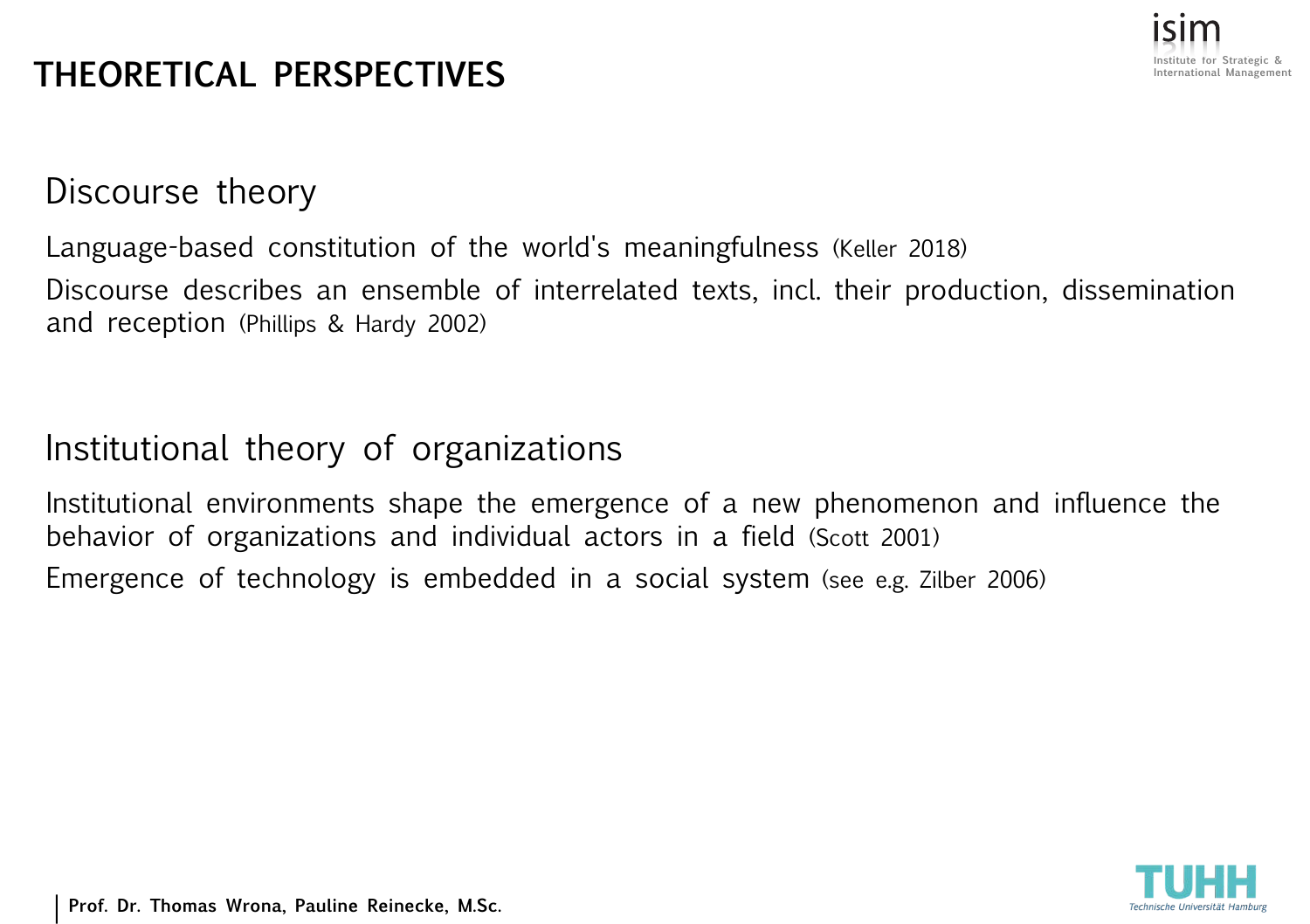### **METHOD**



Sociology of knowledge approach to discourse (SKAD) (Keller 2011, 2013)

- Assumptions:
	- Knowledge about the world is socially constructed and shared by communication (Berger & Luckmann 1991)
	- Language constructs social reality (Foucault 1972, Fairclough 2003)
- Purpose:
	- Examine discourses as order-building structures
	- Understand their deeper meaning
- Data collection and analysis:
	- Construct the data corpus (articles in business section of newspapers)
	- Theoretical sampling
	- Sequential (line-by-line) analysis to reconstruct underlying meanings in groups

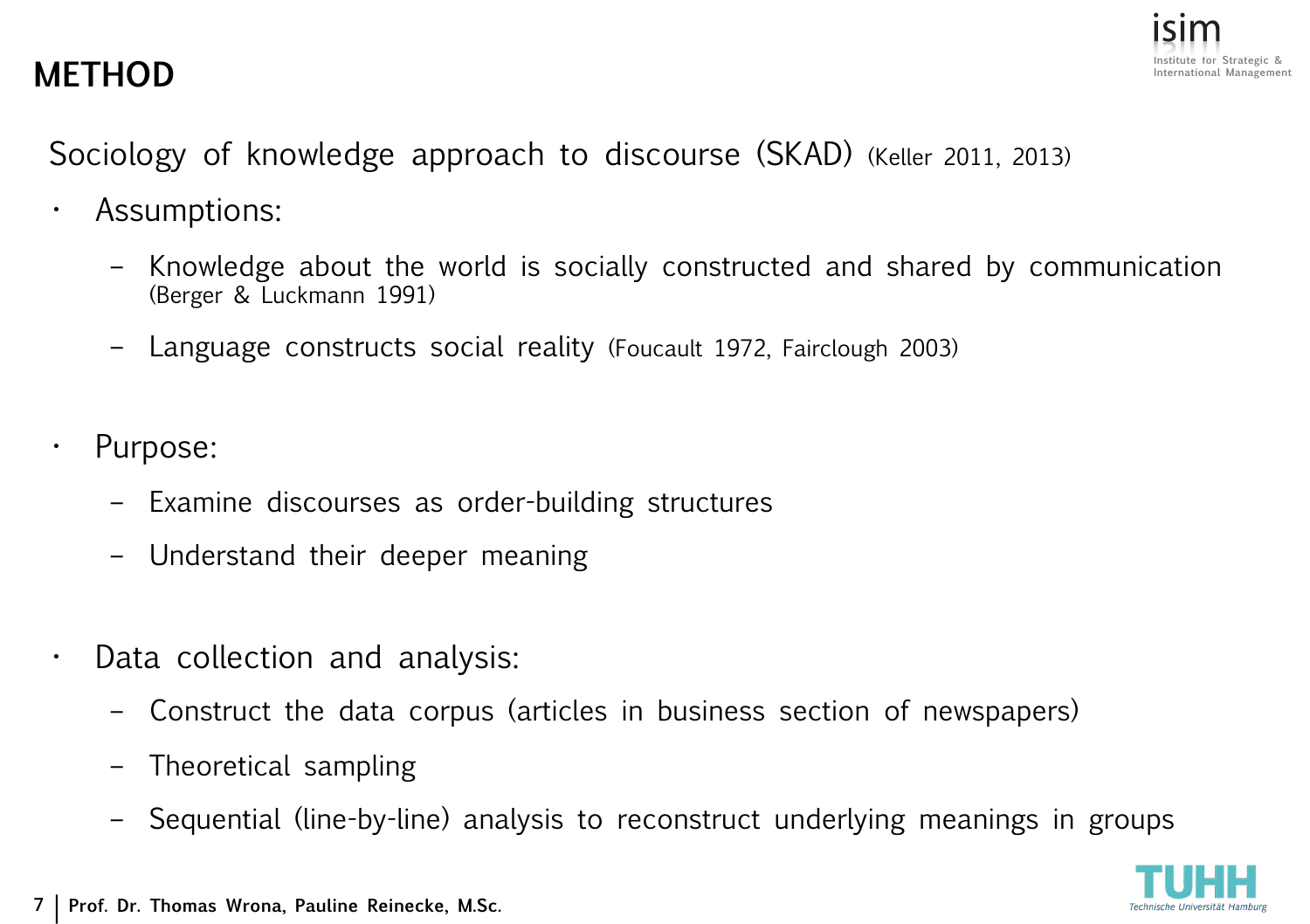**SKAD ANALYSIS: EXAMPLE**



Handelsblatt IENENDE 10./11./12. MÄRZ 2017, NR. 50 Spezial Immobilienmesse Mipim 29

**Digitalisierung** 

# "Wer nicht handelt, bleibt zurück"

## , Who does not act, remains behind"

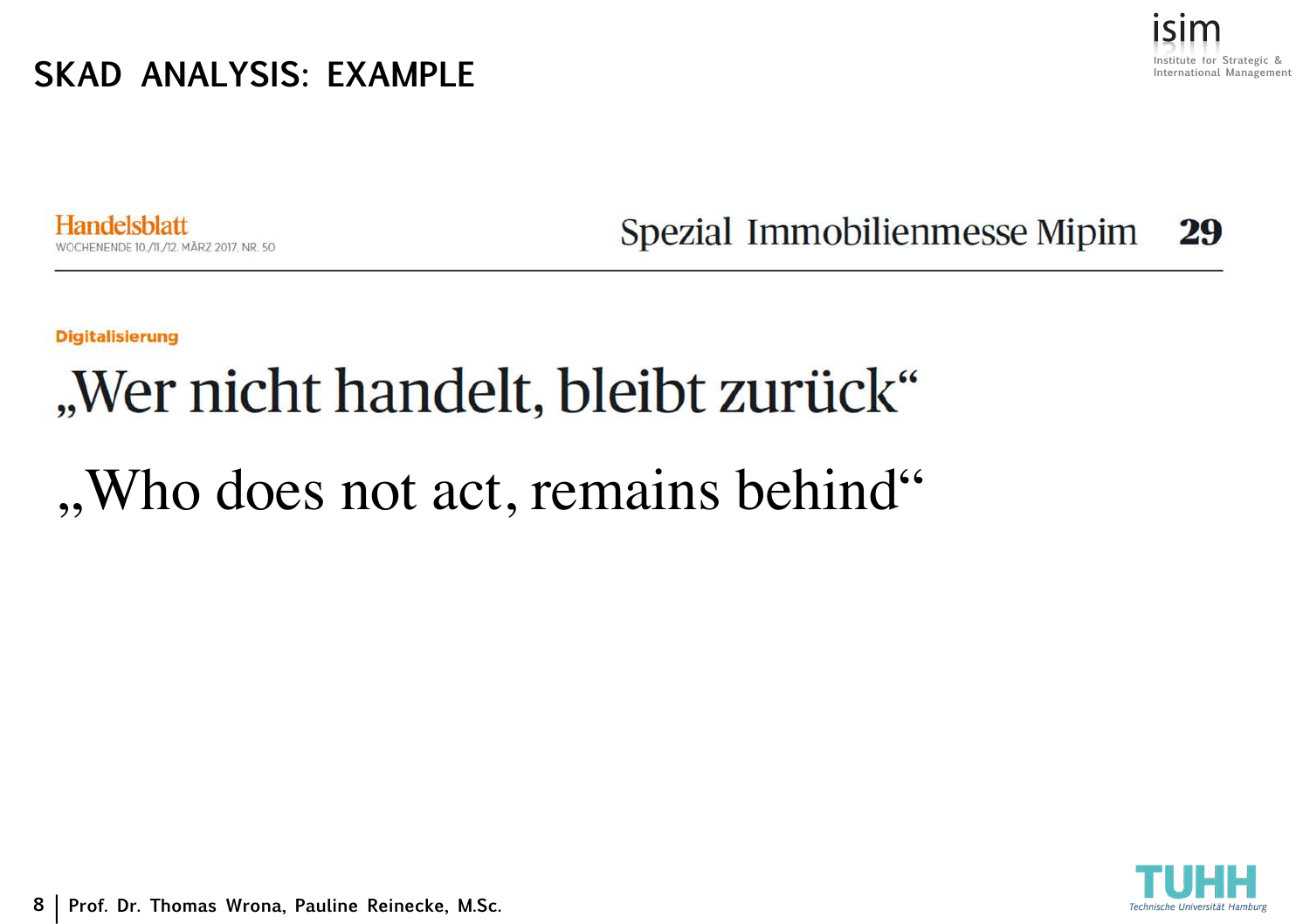### **RESULTS – INTERPRETIVE PATTERNS OF BDA**





- Tough competitive process including several actors
- Competition between companies in an industry whose competitive moves differ greatly
- New, almost extraterrestrial competitors that are hard to cope with
- Supremacy of these titans may lead to calls for public regulation



**1**

**2**

### **BDA as a Tool**

- Magic tool
- Moral tool
- Achieve efficiency or legitimacy advantages

#### **BDA as a Gold Treasure**

- Value of data is illustrated with reference to Technology giants
- Digging for gold metaphor
- "Treasure" deeply hidden in data



**3**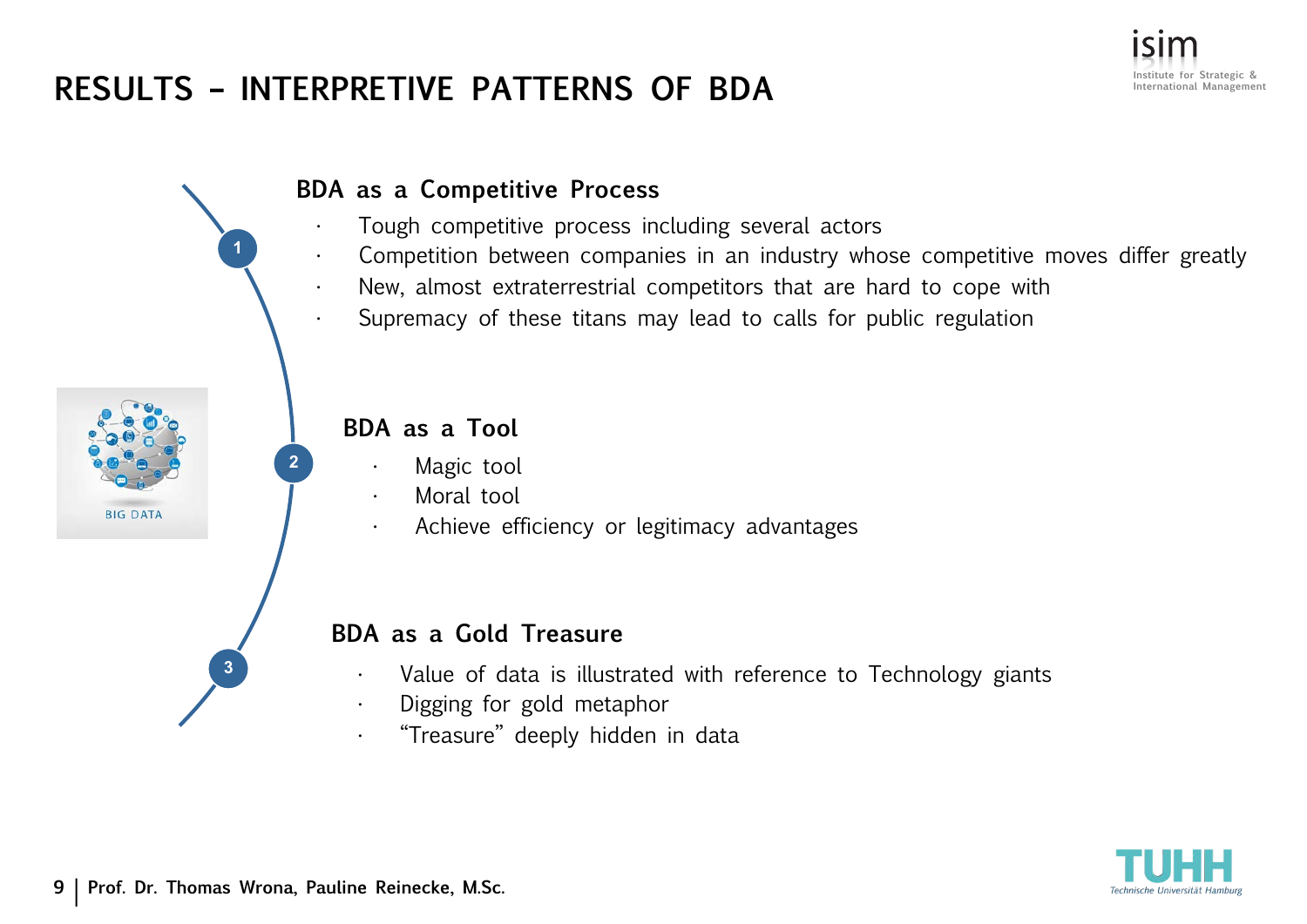## **RESULTS – INTERPRETIVE PATTERNS OF BDA**



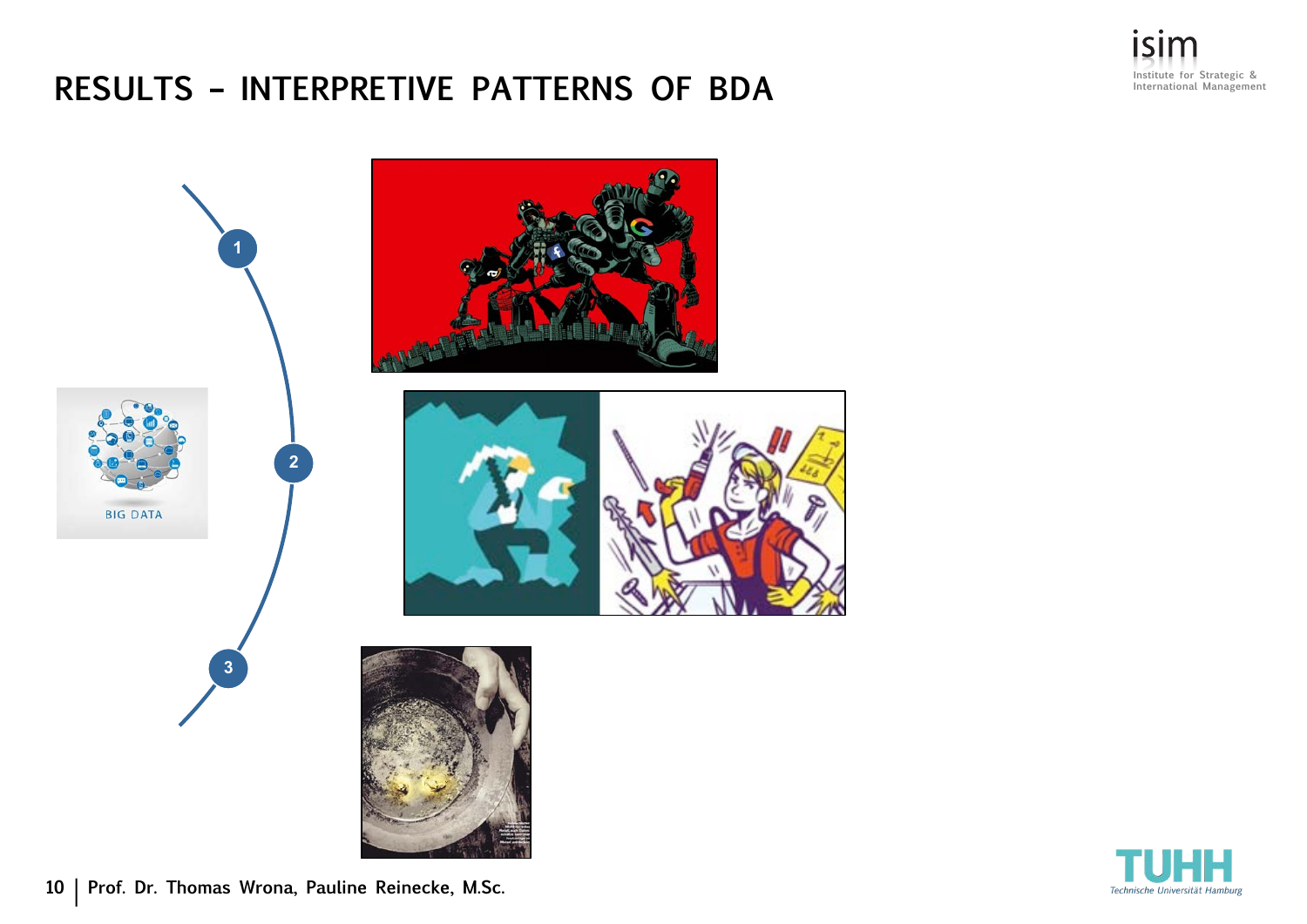### **CONTRIBUTIONS**



- Current research on BDA effects and applications basically rooted in tool view
- Our study reveals heterogenous perspectives on BDA
- Extend empirical research on institutional theory on multiple levels
- Evidence for further research and practical impact

Proposition #1: Interpretive schemes have implication for corporate actions.

Proposition #2: The adoption of a particular BDA interpretive scheme by managers will result in different repertoires of action.

Proposition #3: Interpretive schemes may differ in different countries with different institutional settings.